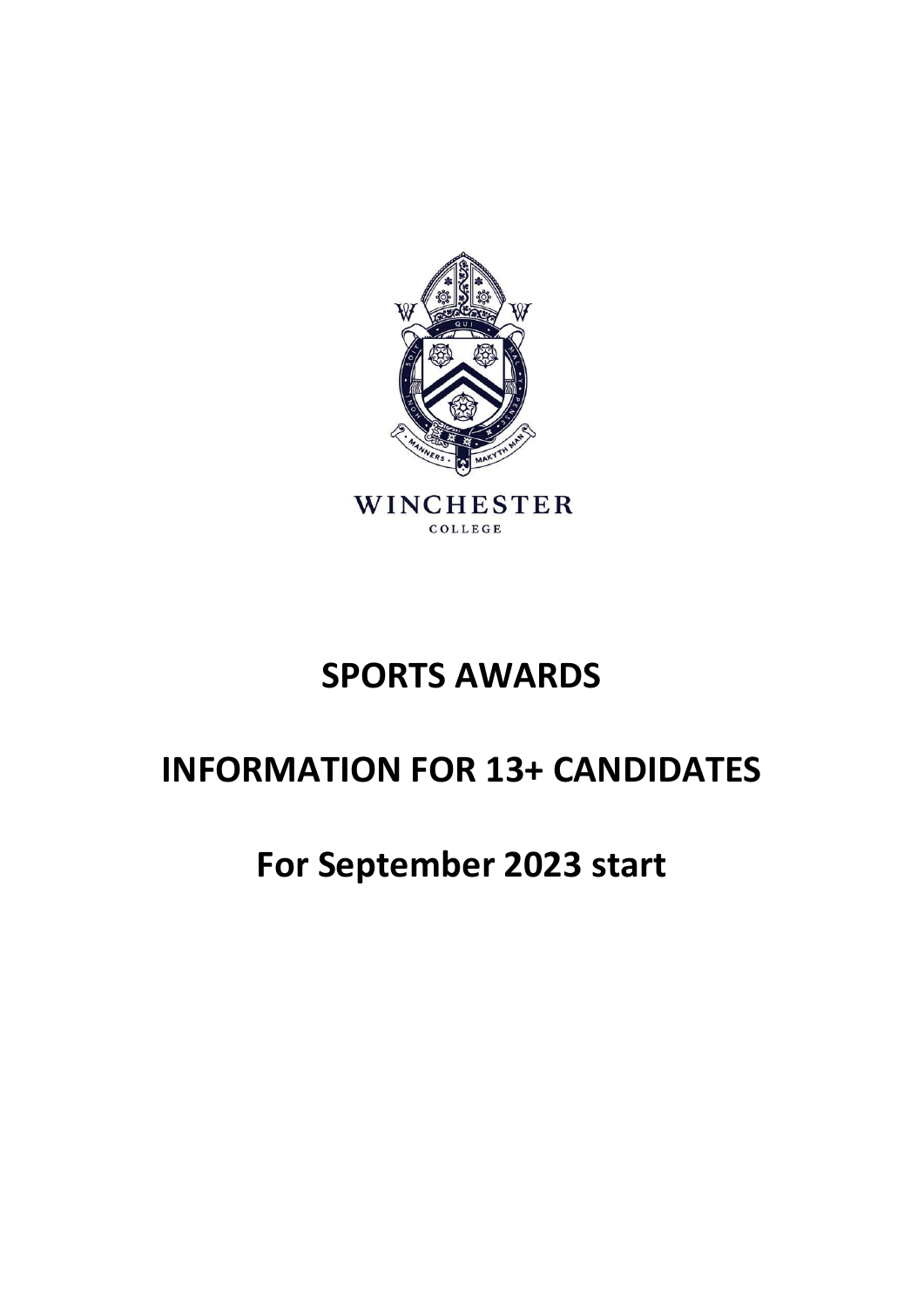### **GENERAL GUIDANCE FOR 13+ APPLICANTS**

1. Sports Awards (Scholarships or Exhibitions) are available for entry at 13 and 16+.

A Sports Scholarship comes with a guaranteed place at the school, subject to a satisfactory performance at the Winchester Election or Entrance exams.

Please note that a Sports Exhibition does not come with a guaranteed place at the school.

- 2. Consistent with the school's commitment to the proper use of its charitable funds, sports awards carry no automatic remission of school fees. However, in case of financial need, eligible parents may apply for means-tested financial support with the payment of school fees in the form of bursaries. Please see page 6 of this document for further details.
- 3. Parents of candidates for Sports Awards should also read the information regarding admission to the school on the school website. In brief, applications for entry at 13+ are made to boarding houses before the end of Year 5 (9+ to 10+), and interested parents are strongly advised to register before this date. Candidates for Sports Awards will be considered even if they have not registered and do not have a place in a House.
- 4. Notable ability in either of the major sports of **football** and/or **cricket** is highly desirable, although talent in other sports such as but not exclusive to those listed below will also be considered.

|  | Golf   Tennis   Squash/Rackets   Rowing   Hockey   Swimming   Athletics/Cross |  |         |
|--|-------------------------------------------------------------------------------|--|---------|
|  |                                                                               |  | Country |

If parents are unsure whether their son's sporting profile would make him a worthwhile candidate for a Sports Award at Winchester College please contact the Director of Sport Mark Burley [\(msb@wincoll.ac.uk\)](mailto:msb@wincoll.ac.uk) to discuss. The school reserves the right to reject an application without assessment, based on information supplied by parents and teachers.

- 5. In making awards we look at a candidate's sporting potential and commitment as much as at his achievement. However, by rule of thumb, successful candidates should be of county, academy or regional standard in their preferred sport(s). In deciding whether to make a sports award we will consider:
	- the talent of the candidate in his preferred sport(s)
	- the demand for talent in a candidate's preferred sport(s)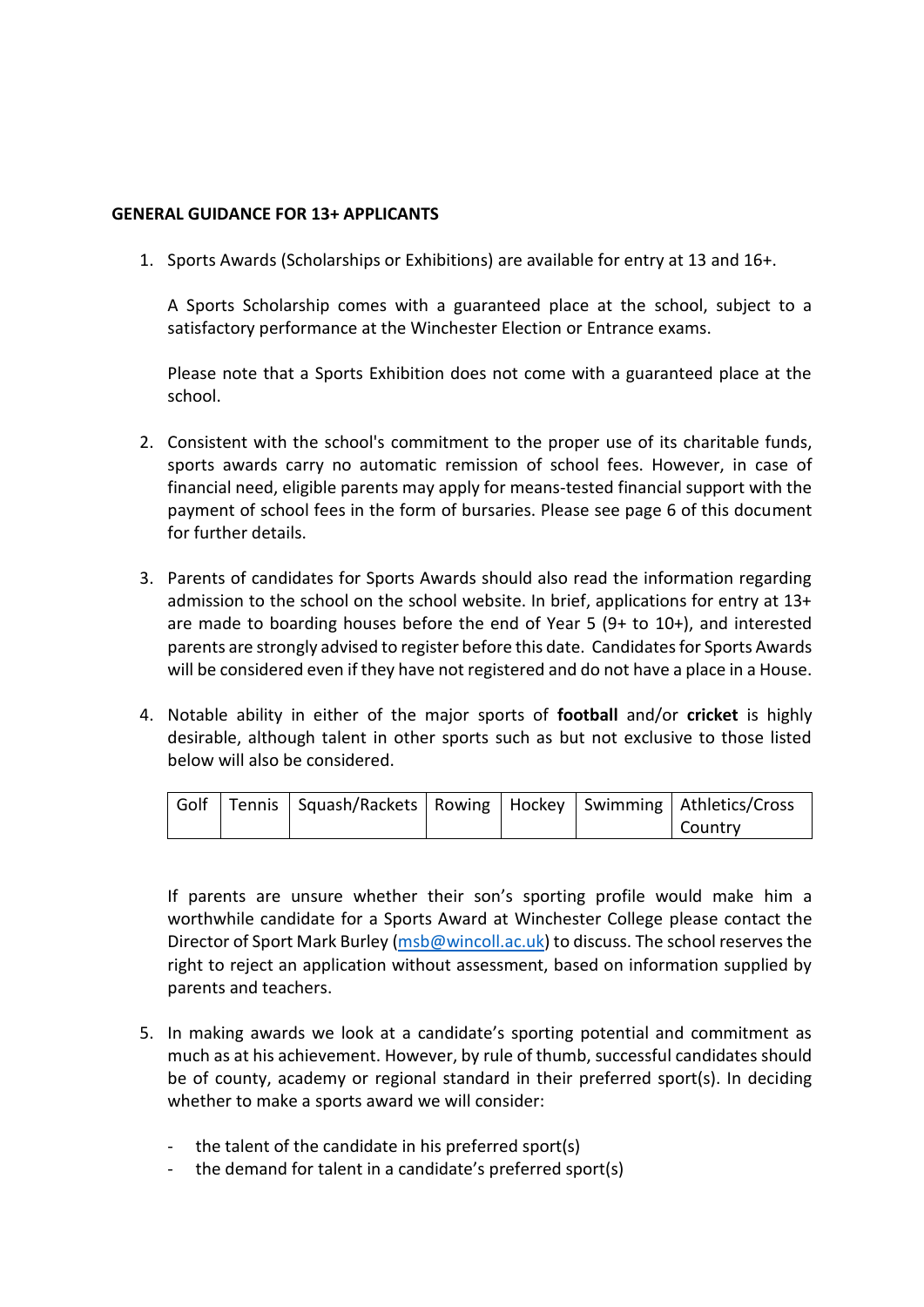- the ability of the candidate to contribute to the sports programme at the school.

If on consideration of the above it is felt that a candidate does not quite meet the criteria to be a Sports Scholar but deserves recognition for their sporting talent then a Sports Exhibition may be awarded.

- 6. Candidates for 13+ entry must be under fourteen years of age on 31 August following the assessment. They will need to be at Winchester College for a sport assessment which will be held in November of Year 8. The dates of the assessment will be published on the school website.
- 7. The successful candidates will normally enter the school in the September of the year in which the examinations take place, though 13+ awards are open to boys already in the school providing that they are under fourteen on 1 September. It is not possible to reapply in order to enhance the value/status of an award already given. The Headmaster reserves the right to allocate holders of Sports Awards to any boarding house in the school, but will of course take parental preference into account.
- 8. Successful candidates, on entering the school, will be given the opportunity to pursue sport to such an extent as the Headmaster (in consultation with the Director of Sport) may think desirable, and they will be expected to play a full and positive part in the sporting life of the school. The continuation of awards is subject to satisfactory progress and commitment. Parents and successful applicants will be required to sign an agreement which commits Sports Award holders to fulfilling their obligations.
- 9. Forms of entry may be obtained from the Sports Administrator [\(sportsadmin@wincoll.ac.uk\)](mailto:sportsadmin@wincoll.ac.uk) and should be returned, accompanied by references and a photocopy of the candidate's birth certificate, by the closing date given on the school website.

## **THE ASSESSMENT**

The assessment process is designed to give an all-round view of the sporting ability of the candidate, and in order that they can give their best, we try to make them as relaxed as possible.

The Assessment Day will be split into three parts and will seek to assess the physical, technical, tactical and mental abilities of the candidates:

- **An athletic assessment**
- a **sport specific assessment** based on the candidates preferred sport(s) Most candidates will undergo only one sport specific assessment. If, however, they feel that they genuinely have two sports of equal or near-equal potential we will do our best to enable assessments in both.
- **An informal interview** with a member or members of the Sports Department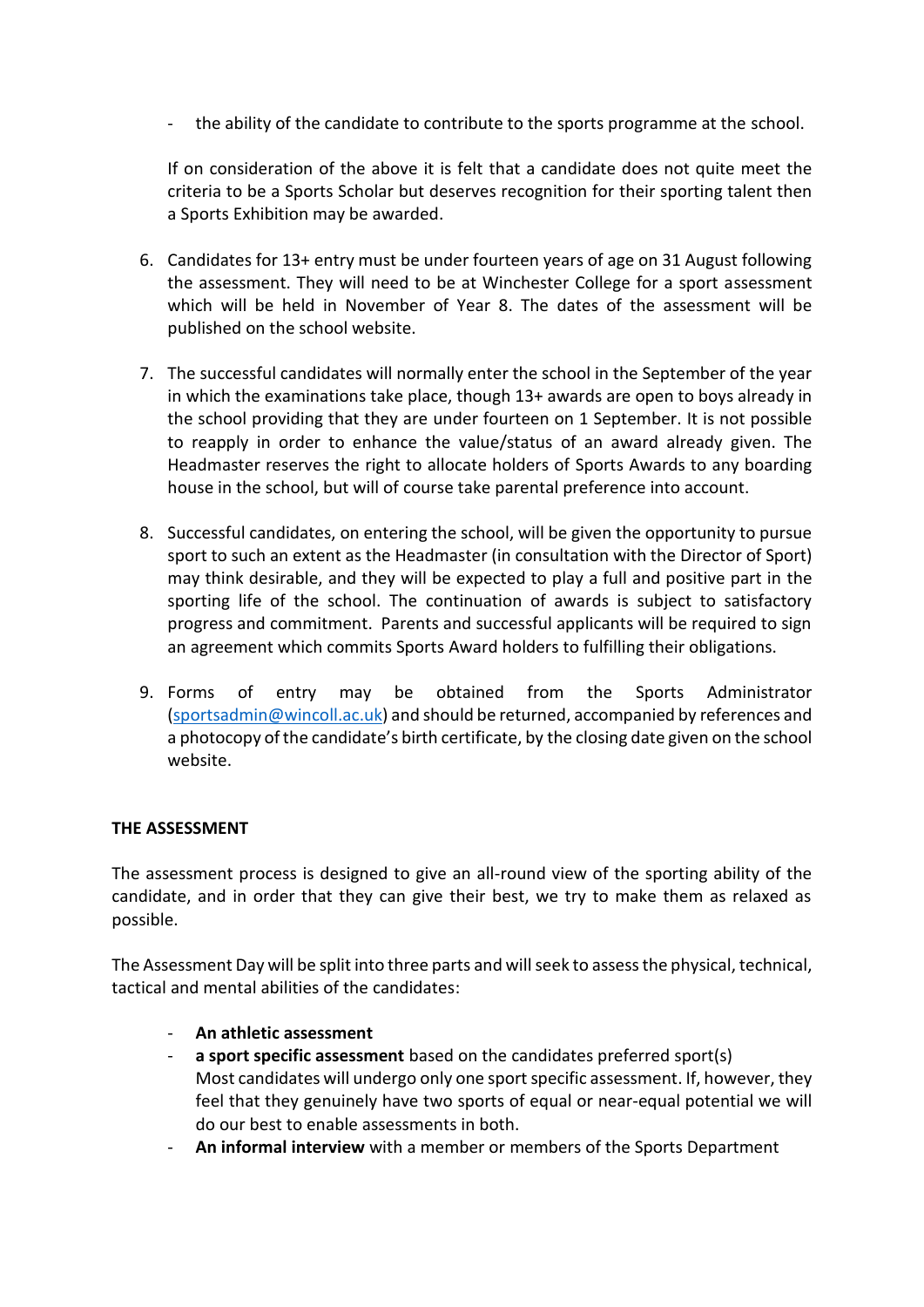### **CONDITIONS OF SPORTS AWARDS**

In addition to the general terms and conditions applicable to all pupils set out in the Parent Contract, all Sports Award holders are required to:

- involve themselves fully in the sporting life of the school, prioritising their sporting commitments ahead of other extra-curricular activities. Award holders should represent the school in at least three sports in the first two years and at least two sports during the final three year.
- set an example to others through their positive intent, commitment and demeanour both on and off the sports field. Award holders will be expected to promote the highest level of sportsmanship amongst their peers and fellow Wykehamists, upholding the standards of fair play and respect.
- apply the life-skills and attributes learnt as a Sports Scholar to maximise their potential both on and off the sports field.
- use their experience and knowledge to support and encourage others.
- set and achieve the agreed physical, technical, tactical and mental targets.
- understand that their award will be subject to annual review.

The school will provide all award holders with:

- specialist coaching sessions, paid for by the college, focusing on the award holder and his core sport(s)
- a regularly assessed strength and conditioning programme. a selection of lectures, workshops and presentations based on various aspects of sport (e.g. nutrition, sports injury, rehabilitation, sports psychology etc.)
- a mentor from the Sports Department to help an award holder achieve his sporting goals while maintaining a sensible and sustainable routine in the school.
- permission to attend external county level (or equivalent) training sessions, with the proviso that these do not have a detrimental effect upon his academic studies or overall contribution to the sports programme.
- bursarial support in line with current school policy. Sports Awards do not themselves result in any fee remission.

### **BURSARIES**

Bursaries are available on entry to the school and can be for up to 100% of the fees. The full boarding fee for the year can be found on the school website. Fees are payable in advance of each term.

Parents/guardians of Sports Award holders who will need bursary assistance with fees must submit a Bursary Application Form at the same time as the Sports Award Entry Form, the closing date for which can be found on the school website. The school will adhere strictly to this closing date.